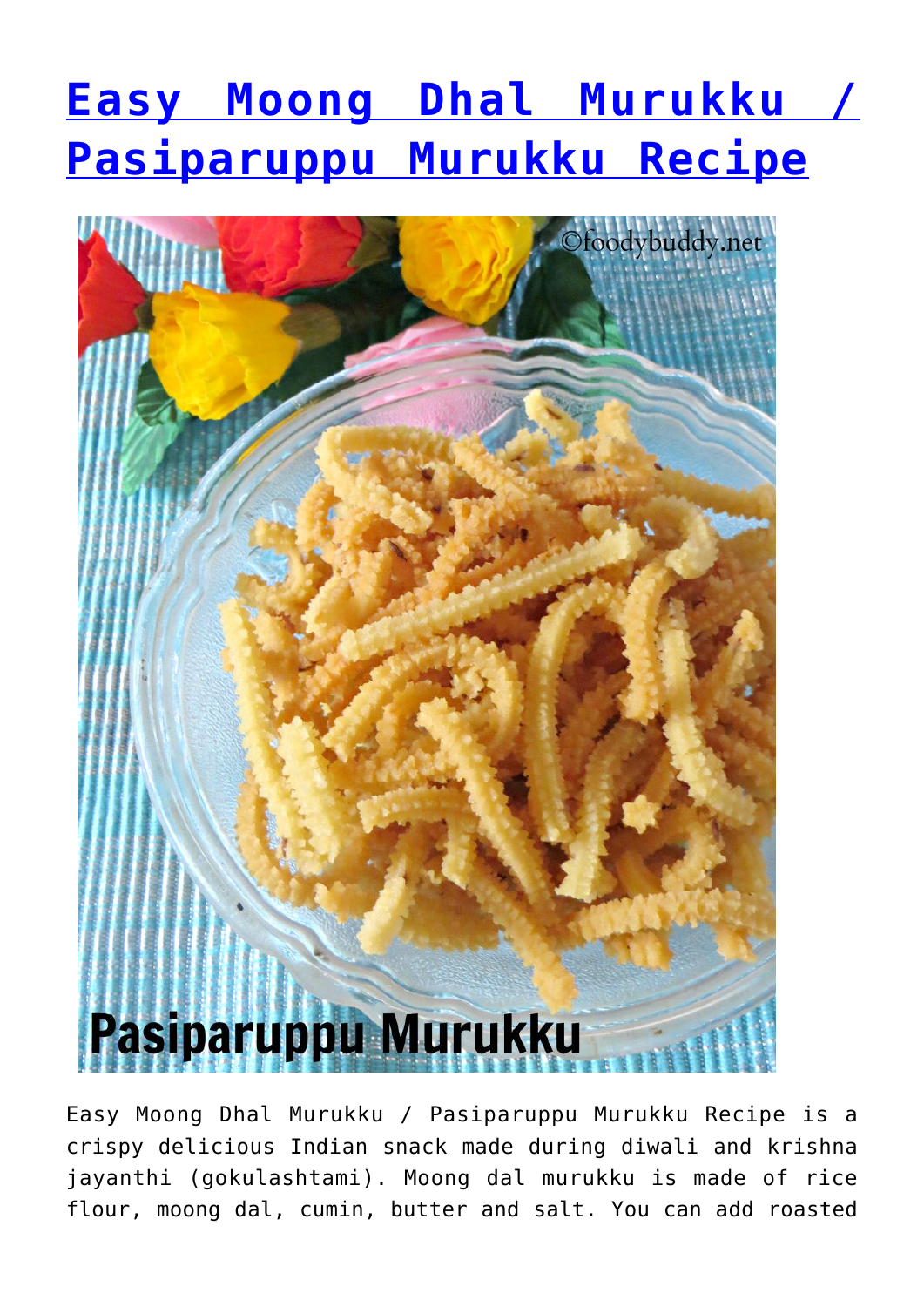moong dal or pressure cooked moong dal to the flour. Butter adds a rich and crispy taste. This post was in my draft for long time, actually I made this moong dal murukku last year for diwali when I was in my mom's home. My brother son ( 3 yr old kid ) loved this murukku so much because of its crispy taste. You can also make this easy pasiparuppu murukku as after school snacks for kids. Try this easy murukku and let me know in comment box how it turned out.

I love to share a good news here. Plattershare conducted a recipe contest last month, to them I send my [alfalfa sprouts](http://foodybuddy.net/2015/07/13/guacamole-and-alfalfa-sprouts-sandwich-recipe.html) [guacamole sandwich recipe](http://foodybuddy.net/2015/07/13/guacamole-and-alfalfa-sprouts-sandwich-recipe.html). The contest was judged by popular masterchef Pankaj Bhadouria and she selected me as a second prize winner, feeling so happy  $\Box$ . They gave me Rs. 500 cash and 7 different variety of Orchard Lane fruit jams. I never tasted this kind of jam in my life, it was so delicious and yummy. Why I love this jam is that, it has less content of sugar, 80% of original fruits and no preservatives. Thank you so much plattershare, chef Pankaj mam and orchardlane.

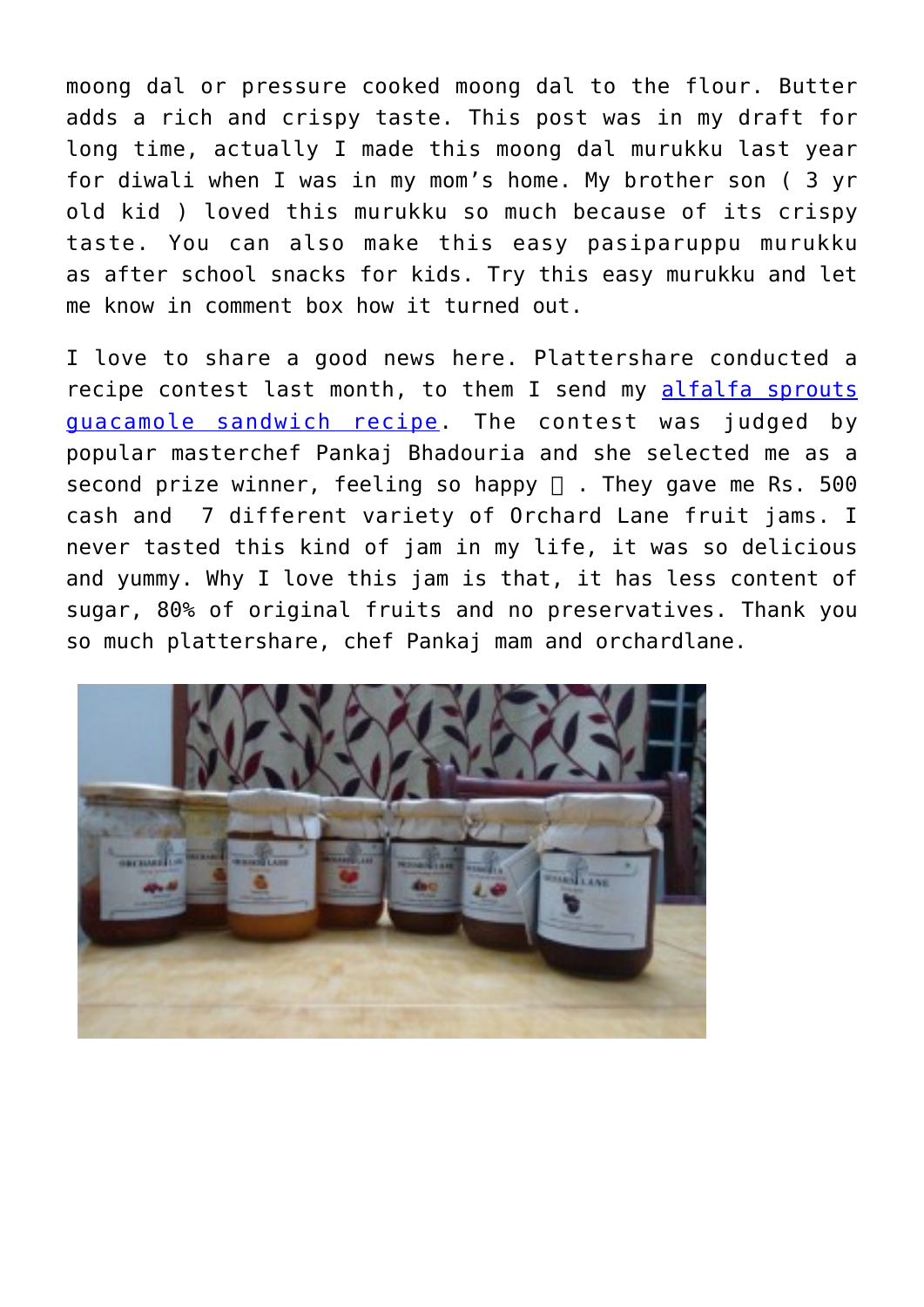

**Plattershare Recipe Contest** (July 2015)

> **Judged by India's first ever MasterChef Pankai Bhadouria**

### **SECOND PRIZE**

#### **Awarded to - Gayathri Ramanan**

"The filling seems to be very interesting. I have a feeling that so many flavors and the creaminess of the Avacado should make it all worth trying."

- MasterChef Pankaj Bhadouria

## **How to make Easy Moong Dhal Murukku / Pasiparuppu Murukku Recipe**

Easy Moong Dhal Murukku / Pasiparuppu Murukku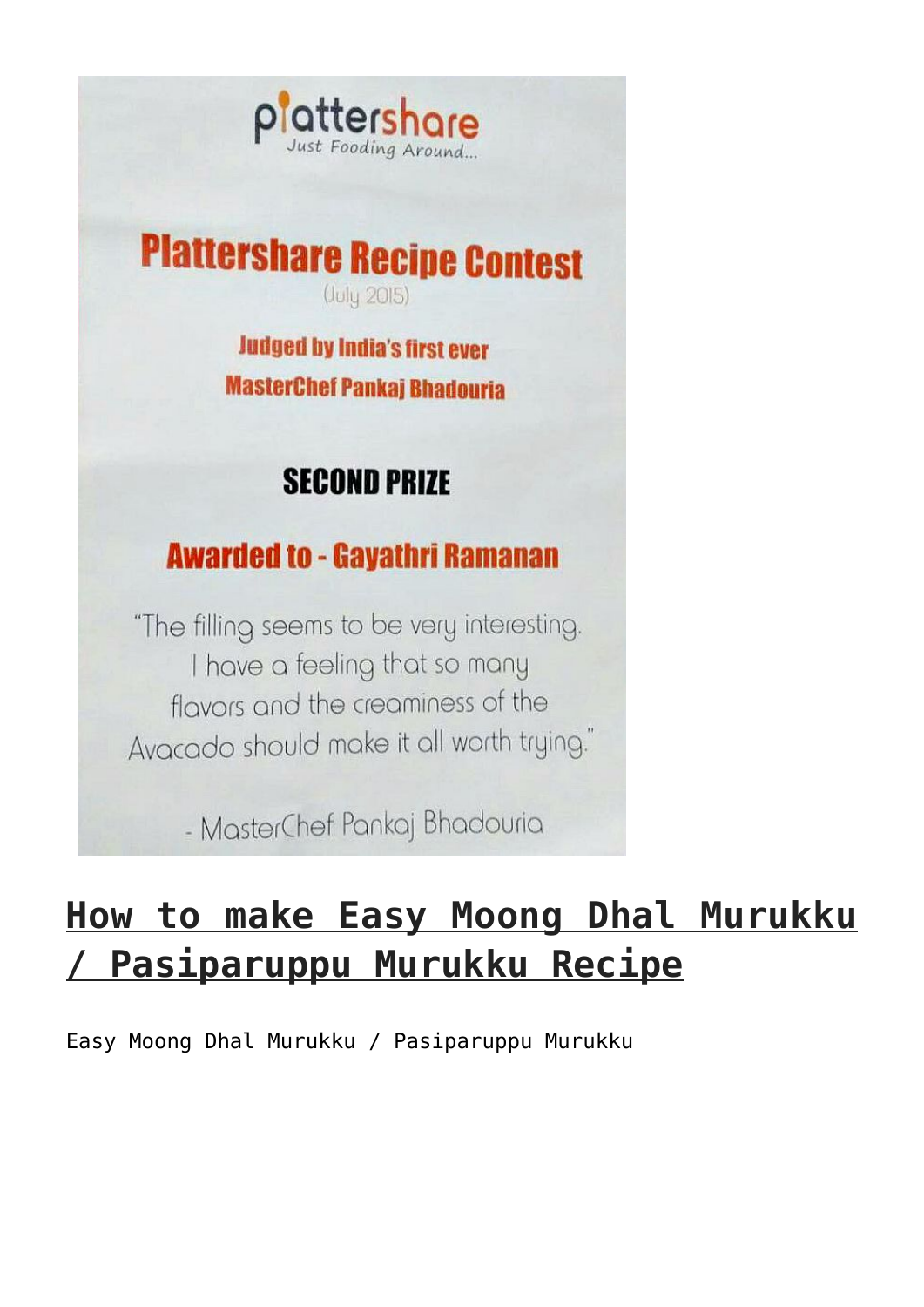

Save [Print](http://foodybuddy.net/easyrecipe-print/3079-0/) Prep time 20 mins Cook time 40 mins Total time 1 hour

Easy Moong Dhal Murukku / Pasiparuppu Murukku is a cripsy Indian snack made during diwali and krishna jayanthi. Serve them with hot tea or coffee. Author: Gayathri Ramanan Recipe type: Snacks Cuisine: Indian Serves: 2 bowls Ingredients

- 1 Cup of Rice Flour (Store-bought)
- $\frac{1}{4}$  Cup of Yellow Moong Dal
- 1 Tsp of Cumin (Jeera)
- 1 Tbsp of Butter
- Pinch of Asafoetida (Hing)
- Salt to taste
- Oil to deep fry

#### Instructions

1. Soak the moong dal in water for 20 mins. Wash it and add it to pressure cooker, cook it for 3 whistles by adding 1 cup of water. After the steam releases, mash the dal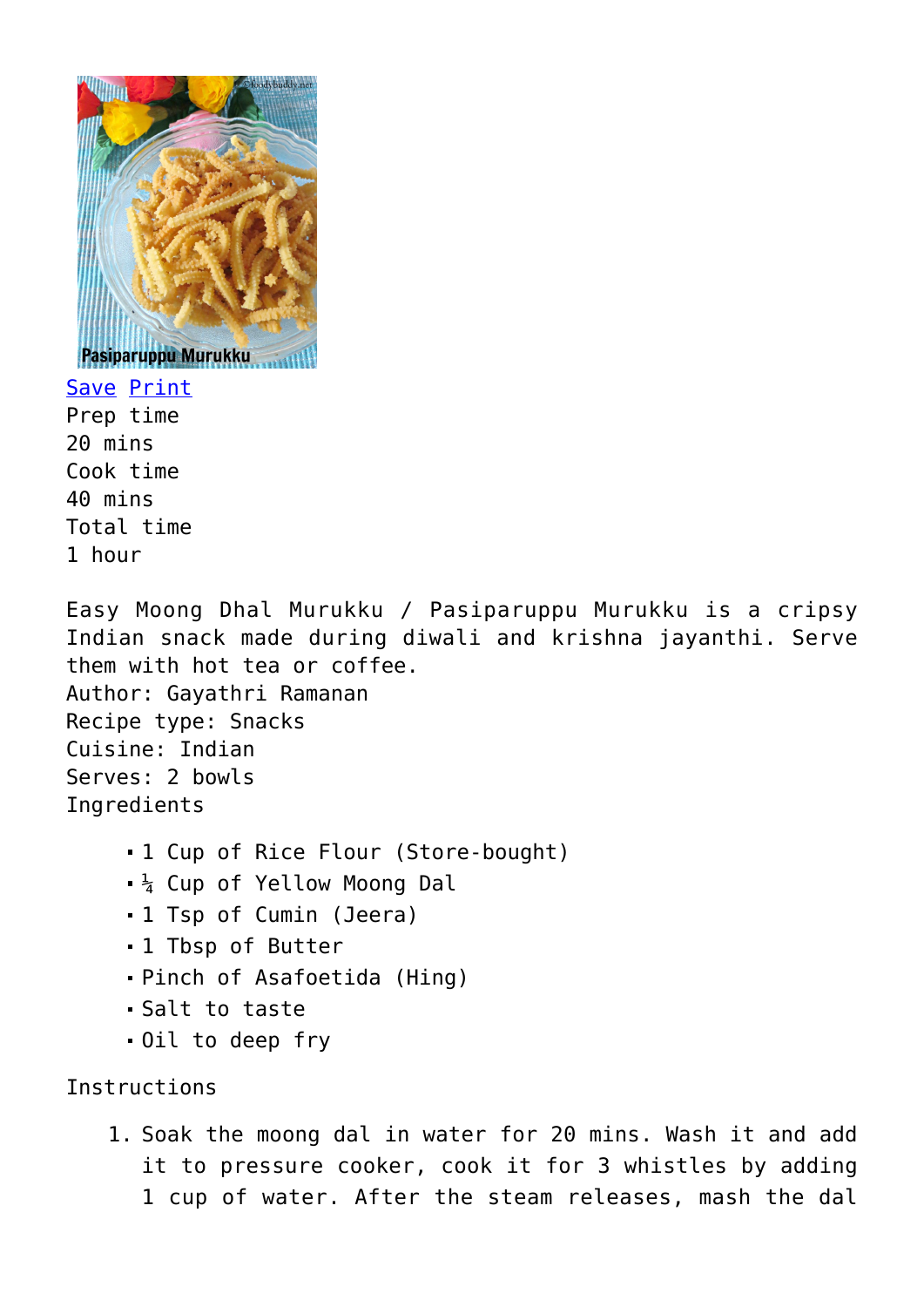and keep it aside.

- 2. In a mixing bowl, add rice flour, cooked moong dal, cumin, butter, asafoetida and salt. Mix well with hand to form a smooth dough. Sprinkle some water if needed.
- 3. Heat oil in a pan. Meanwhile, grease the inner part of murukku press with oil and use star template( the one we use it for mullu murukku). Add the dough into the murukku press and close it tightly.
- 4. Now carefully press it directly into the hot oil, cook both the sides of murukku till Ssh sound stops.
- 5. Remove it from oil and drain this in a paper towel (tissue paper)
- 6. Hot, crispy moong dal murukku is ready to serve with hot tea or coffee.

Notes

Add sesame seeds (black or white) in place of cumin or add both.

If you want spicy murukku, add red chilly powder. This is optional.

If you don't have butter, add hot oil to the dough.

I didn't add water while kneading the dough as moong dal water is enough to knead it.

You can use any murukku template of your choice.